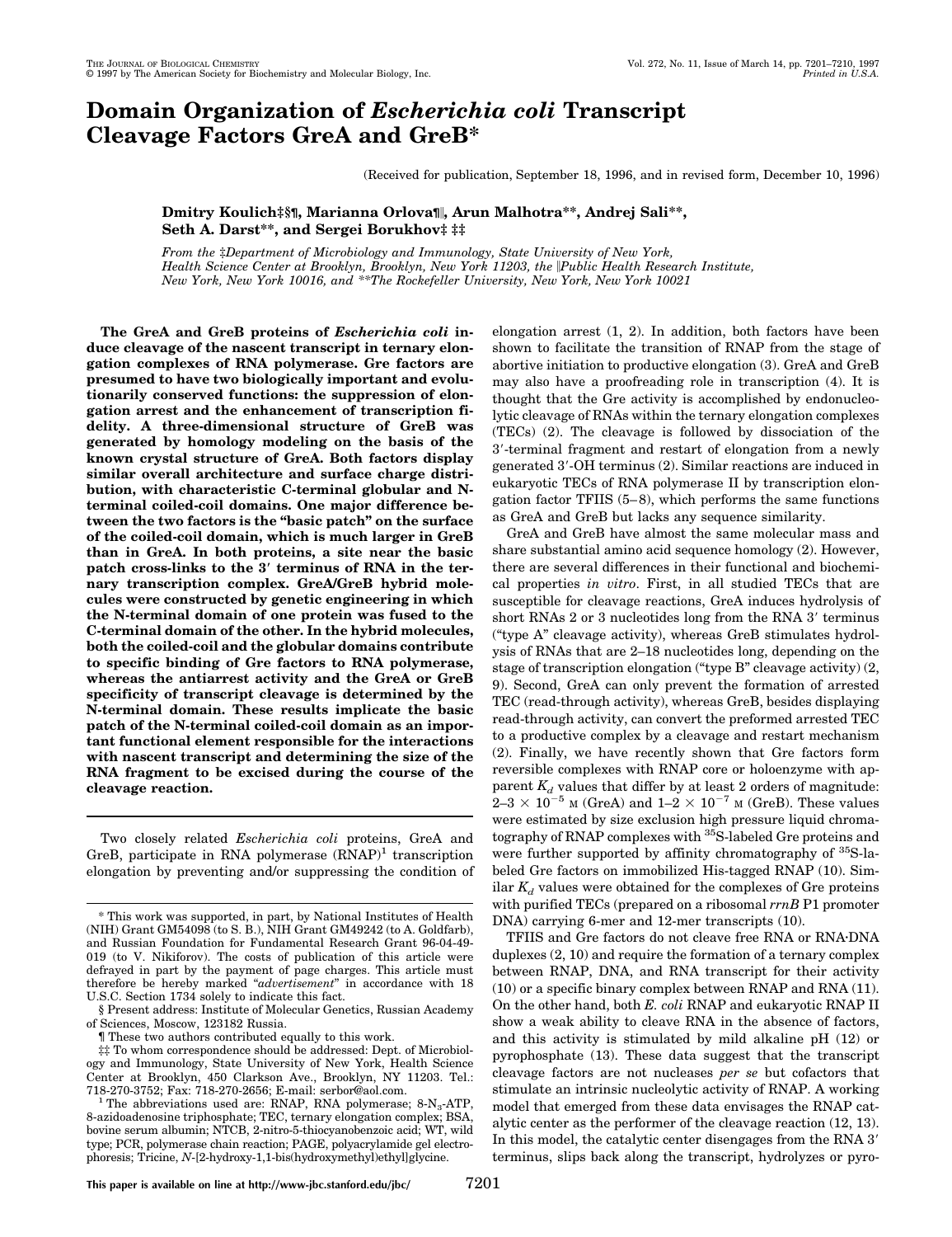phosphorolizes an internal phosphodiester bond and reengages with the newly generated 3' terminus. The model is consistent with the notion of conformational flexibility of the TEC that is central to the discontinuous mechanism of RNA polymerization (14, 15).

Understanding the mechanism by which Gre proteins induce these perturbations within the TEC and stimulate cleavage would help unravel the mechanism of elongation. In a previous paper, we reported the 2.2-Å resolution crystal structure of GreA (16), which suggested a way this protein might interact with the TEC. The GreA structure consists of the C-terminal globular and N-terminal extended coiled-coil domains, resembling a fist with an outstretched index finger. One surface of the molecule is uniformly negatively charged, while the opposite surface is essentially hydrophobic with a small basic patch near the tip of the finger. We suggested that during interaction with the TEC, GreA's acidic side is oriented away from the acidic surface of RNAP, while the basic patch contacts RNA in the complex.

In the present work, this model was further explored through comparative analysis of GreA and GreB domain organization and function. To this end, we sought to relate the similarities and differences between biochemical functions of the two factors to the common and divergent features of their structures.

### EXPERIMENTAL PROCEDURES

*Materials*—Nucleoside triphosphates, RNase-free BSA, sequencing grade endoproteinases ArgC, AspN, and thrombin were from Boehringer Mannheim.  $[\alpha^{-32}P]CTP$  and  $[\alpha^{-32}P]GTP$  (3000 Ci/mmol) were purchased from ICN. 8-N3ATP, 2-nitro-5-thiocyanobenzoic acid (NTCB), and BNPS-skatole were from Sigma. Prestained protein molecular weight markers were from Amersham Corp.

*Strains and Plasmids—E. coli greA<sup>-</sup>greB*<sup>-</sup> strain AD8571 (12) was used for overexpression of wild type (WT) and mutant Gre factors and for preparation of GreA/GreB-free RNAP. *E. coli* strain XL1-Blue (Stratagene) was used for selection of all plasmids after ligation. pTRC99A (Pharmacia Biotech Inc.) was used as an expression vector for construction of plasmids overproducing WT and mutant Gre proteins. Plasmid pCF3 is a derivative of pUC19 containing an insertion of the cloned *greB* gene (2). All sequences of WT and mutant *gre* genes described in this work were verified by dideoxy chain termination sequencing of the double-stranded plasmid DNA.

*Oligonucleotides—*The following oligonucleotides were used for construction of overexpressing plasmids and PCR mutagenesis (italicized nucleotides correspond to *greA* and *greB* genes, as indicated in parentheses; underlined nucleotides define the restriction sites of the enzymes, shown in parentheses; boldface nucleotides correspond to the region coding the His<sub>6</sub> tag): 1) 5'-pCAAGCTATTCCGATGACCTTA-3' (*GreA 5*9 *terminus*); 2) 59-CGCGCGGATCC*TTACAGGTATTCCACCT-* $TAATTAC-3'$  (GreA 3' terminus,  $\underline{BamHI}$ ); 3) 5'-GCGCGTCATGAAAA-*CGCCCCTGGTTACC-3'* (*GreB 5' terminus*, *BspHI*); 4) 5'-CGCGCGG-ATCC*TTACGGTTTCACGTACTCGATAGC*-39 (*GreB 3*9 *terminus*,  $Bam$ HI); 5) 5'-CGCGCGGATCCTTAGTGATGGTGATGGTGATGCA-*GGTATTCCACCTTAATTAC-3'* (*GreA 3' terminus*, *BamHI*); 6) 5'-CG-CGCGGATCCTTA**GTGATGGTGATGGTGATG***CGGTTTCACGTA-CTCGATAGC*-39 (*GreB 3*9*-terminus*, *Bam*HI).

*Construction of Plasmids Overproducing WT GreA, GreB, and Histagged Gre Proteins—-*Oligonucleotides 1 and 2, synthesized according to the DNA sequence of the *greA* gene (17), were used for PCR amplification of *greA* from *E. coli* DNA. The PCR product was purified by electrophoresis and digested with *Bam*HI. The expression vector pTRC99A was digested with *Nco*I, filled in by Klenow fragment of DNA polymerase I, and then cleaved by *Bam*HI. The *greA* fragment was inserted into the expression vector pTRC99A between the blunt end and *Bam*HI sites. Ligation of these fragments yielded plasmid pMO1.1, which contained the *greA* gene under the control of isopropyl-1-thio- $\beta$ -D-galactopyranoside-inducible *trc* promoter. For engineering of the plasmid overproducing GreB, oligonucleotides 3 and 4 were used for PCR amplification of the *greB* gene from the plasmid pCF3. The purified PCR product was digested with *Bsp*HI and *Bam*HI and inserted into linearized pTRC99A between the *Nco*I and *Bam*HI sites. Ligation of these fragments yielded pMO1.4, which contained the *greB* gene under the control of the *trc* promoter. Plasmids overproducing His<sub>c</sub>-

tagged GreA (pMO1.1His) and GreB (pMO1.4His) were obtained similarly, except that oligonucleotides 5 and 6 carrying  $His<sub>6</sub>$  codons at the end of each *gre* gene were used for PCR.

*Construction of GreA/GreB Hybrids—*We engineered a set of 10 chimeric GreA/GreB molecules that carry N-terminal polypeptide fragments of one Gre protein fused to the C-terminal part of the other at amino acid positions 6, 12, 31, 81, and 107 of GreA. Ten hybrid primers were synthesized: the 5'-proximal half of each primer corresponded to the DNA fragment of one *gre* gene immediately upstream of the fusion and the 3'-proximal half corresponded to the fragment of the other gre gene immediately downstream of the fusion. All *greA/greB* hybrids were obtained by a conventional two-step PCR procedure.

*Protein Purification—-*WT GreA and GreB were purified to apparent homogeneity as described (18). For isolation of  $His<sub>6</sub>$ -tagged GreA, *greA*2*greB*<sup>2</sup> *E. coli* (AD8571) cells transformed with pMO1.1His were grown and induced with isopropyl-1-thio- $\beta$ -D-galactopyranoside as described (18). The cells were pelleted by low speed centrifugation, homogenized in 5 ml of buffer A (7 M guanidine HCl, 40 mM Tris-HCl, pH 7.5, 0.8 M NaCl, 1 mM EDTA, and 1 mM dithiothreitol) and centrifuged at  $25,000 \times g$  for 20 min. The supernatant was added to 0.8 ml of  $\mathrm{Ni^{2+}}$  -chelating NTA-agarose beads (Qiagen) preequilibrated in buffer A. The suspension was incubated for 20 min at 25 °C on a rotary shaker, and the beads were pelleted by low speed centrifugation and washed with  $3 \times 10$  ml of buffer A. The adsorbed GreA was renatured by five subsequent washings of the beads with 5 ml of buffer B (the same as buffer A but without guanidine HCl) and eluted with 2 ml of buffer B, containing 0.6 M imidazole. The eluate was desalted and concentrated in Centricon-10 (Amicon). The resulting electrophoretically homogeneous His<sub>6</sub>-tagged GreA (1.2 mg in 200  $\mu$ ) was stored at -20 °C in buffer B containing 50% glycerol.  $\mathrm{His}_6\text{-tagged GreB}$  and  $\mathrm{GreA/GreB}$  hybrids were purified essentially as described above.

GreA/GreB-free RNAP holoenzyme  $(\alpha, \beta \beta' \sigma)$  was isolated from *E. coli* AD8571 strain, and RNAP carrying an insertion of 130 amino acids in  $\beta$ -subunit ( $\beta_{ins}$ RNAP) was isolated from *E. coli* MKDC747 strain as described (12).

*In Vitro Transcription Assays—*The read-through, antiarrest, and transcript cleavage assays were performed using a 202-base pair *E. coli rrnB* P1 DNA fragment as described previously (1, 2, 18, 30) (see ''Results'' and legends to Figs. 3 and 7 for details). The NTP concentrations for chain extension reactions were 5  $\mu$ M except for 8-N<sub>3</sub>ATP, which was 100  $\mu$ M. The RNA products were analyzed, autoradiographed, and quantified by PhosphorImager (Molecular Dynamics) as described (12, 18).

*Gre-RNAP Binding Assay*—15 µg of each His<sub>6</sub>-tagged Gre factor were incubated for 10 min at 4 °C with 7  $\mu$ l of Ni<sup>2+</sup>-chelating NTAagarose beads in 20  $\mu$ l of buffer C (40 mM Tris-HCl, pH 7.5, 30 mM KCl, 0.1 mM EDTA, and 0.1 mM dithiothreitol) containing 0.8 M NaCl. The beads were then washed in  $3 \times 500 \mu l$  of the same buffer. The yield of immobilized Gre factors was  $\sim 95\%$  for all proteins. 5  $\mu$ g of RNAP holoenzyme in 20  $\mu$ l of buffer C containing 0.1 M NaCl, 10 mM MgCl<sub>2</sub>, and 0.5 mg/ml of BSA were added to the beads and incubated with gentle shaking for 15 min. Free RNAP was removed by centrifugation, and the beads were washed twice with  $100 \mu l$  of the same buffer. The beads carrying adsorbed RNAP were suspended in 20  $\mu$ l of transcription buffer (buffer C, supplemented with 0.5 mg/ml BSA and 10 mM MgCl<sub>2</sub>) containing 0.5  $\mu$ g of *rrnB* P1 DNA template, 0.5 mM CpA, 2  $\mu$ M ATP, and 1  $\mu$ M [ $\alpha$ -<sup>32</sup>P]CTP. After incubation at 37 °C for 10 min, the beads were washed with  $4 \times 200 \mu$  of buffer C containing 0.2 mg/ml of BSA and 0.2 M NaCl. The adsorbed proteins and TEC carrying radiolabeled hexameric transcript CpA**p**C**p**CpA**p**C (6C-TEC) (here and elsewhere, boldface type symbolizes radioactive phosphates) were eluted from the beads with 50  $\mu$ l of buffer C containing 20 mM EDTA and 0.8 M NaCl. An aliquot of each eluate (5  $\mu$ l for all samples except 0.5  $\mu$ l for WT GreB) was analyzed by denaturing 23% polyacrylamide gel electrophoresis (PAGE) followed by autoradiography and quantitation by PhosphorImager. In the control experiment, 6C-TEC was prepared as above but in the absence of beads, and  $His<sub>6</sub>$ -tagged GreA or GreB (100  $\mu$ g/ml) were mixed with 2  $\mu$ g of RNAP in 20  $\mu$ l of transcription buffer. The resulting 6C-TEC was purified by gel filtration using Quick-Spin G-50, and an aliquot  $(\frac{1}{200}$  of the total material) from each reaction was analyzed by PAGE.

*RNA-Protein Photocross-linking—*Photocross-linking experiments were performed using radioactively labeled 9A\*-TEC carrying  $8\text{-}N_{3}$ AMP at the RNA 3' terminus essentially as described previously for the cross-linking of GreA (16).

*Proteolytic Degradation of the Cross-linked Proteins—*The crosslinked  $\beta'$  subunit (~3  $\times$   $10^4$  cpm) carrying radioactive RNA was purified by SDS-4% PAGE as described (19) and mixed with 5  $\mu$ g of purified unlabeled  $\beta'$ -protein. The resulting material was precipitated by cold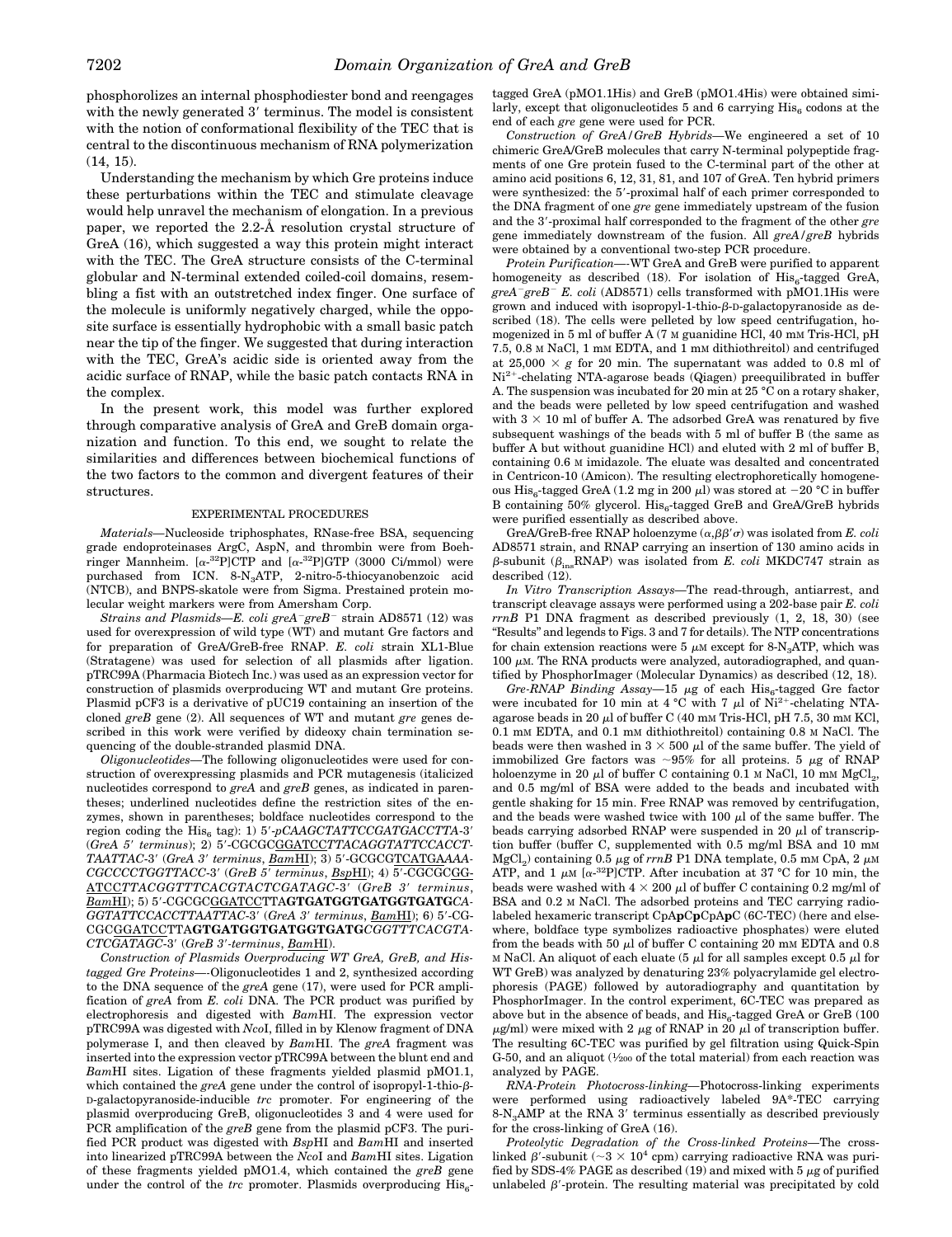

FIG. 1. A, circular dichroism spectra of GreA and GreB at 4 °C. B, thermal unfolding transitions of GreA and GreB monitored from the CD signals at 222 nm.

FIG. 2. *Top*, water-accessible surface and charge distribution of GreA, generated using GRASP (41). Three orthogonal views are shown. The *center* and *left* views were obtained by rotating the rightmost view by 90° or 180° about the vertical axis, respectively. The surface is colored by the electrostatic potential. *White*, uncharged; *red*, negative (Asp, Glu); *blue*, positive (Arg, Lys). *Bottom*, the same views showing the water-accessible surface and charge distribution of the GreB model.



acetone (1:1 (v/v)), redissolved in 4  $\mu$ l of buffer D (40 mM Tris-HCl, pH 8.2, 40 mm NaCl, 1 mm dithiothreitol, 1 mm EDTA) containing 1% SDS, and incubated for 5 min at 37 °C. The mixture was diluted with 200  $\mu$ l of buffer D containing 0.15  $\mu$ g of thrombin and incubated at 37 °C for 5 h. The reaction was terminated by the addition of 10  $\mu$ l of 10 mM diisopropylfluorophosphate and analyzed by Tris-glycine SDS-14% PAGE followed by autoradiography. For proteolytic cleavage of GreB, the reaction mixture containing cross-linked GreB ( $1 \times 10^5$  cpm) was mixed with 4  $\mu$ g of unlabeled GreB and incubated with 0.1  $\mu$ g of AspN protease in 50  $\mu$ l of buffer D containing 5 mM CaCl<sub>2</sub> for 1 h at 30 °C. Under these conditions, the cross-linked  $\beta'$  was resistant to proteolysis by AspN (data not shown). The reaction was terminated by the addition of EDTA (20 mM final concentration) and analyzed by Tris-Tricine SDS-14% PAGE and autoradiography. The 16-kDa proteolytic fragment carrying cross-linked RNA was purified as described above for  $\beta'$  and digested with  $1 \mu$ g of endoproteinase ArgC in buffer D containing 10 mM CaCl<sub>2</sub> and 10 mM dithiothreitol for 4 h at 37 °C. The reaction was terminated and analyzed as described above for AspN.

*Chemical Degradation of the Cross-linked Proteins—*The purified cross-linked species were mixed with  $5 \mu$ g of the same purified unlabeled protein prior to chemical degradation. For cleavage at Cys, the proteins were treated with NTCB for 4 h at 37 °C as described (20). For cleavage at Trp, the proteins were incubated with BNPS-skatole (10 mg/ml) in 70% acetic acid for 2 h, at 37 °C according to Ref. 21.

*CD Spectrometry—*CD spectra were obtained using an AVIV circular dichroism DS-62 spectrophotometer at 4 °C. The buffers were 50 mM sodium phosphate, pH 7.5, containing 50 mm NaCl for GreA and 250 mM NaCl for GreB. Protein concentrations used for experiments were in the range of  $15-40 \mu M$ . The path length of the cuvette was 0.1 cm. Data were collected every 1 nm with a bandwidth of 1.5 nm, and the CD signal was averaged over 2 s. Each spectrum was averaged over four scans from 190 to 300 nm. The temperature dependence of the CD profiles was studied at 222 nm using a cuvette with the path length of 0.1 cm, and the temperature was varied from 5 to 60 °C in 2 °C increments. The samples were equilibrated for 2 min at each temperature point, and the CD signal was averaged over 30 s.

Protein concentration was determined using Bradford's protein assay (22). Tris-glycine and Tris-Tricine SDS-PAGE was performed according to Laemmli (23) and Schagger *et al.* (24), respectively, and gels were stained with Coomassie Brilliant Blue R-250.

#### **RESULTS**

*The Model Three-dimensional Structure of GreB—*Diffraction quality crystals of GreB have not been obtained yet. However, the high degree of functional (2) and sequence homology (35% sequence identity) between *E. coli* GreA and GreB suggests that they have similar structures (25). Moreover, examination of the sequence alignment reveals that key features of the GreA structure are conserved in GreB (16). These features include hydrophobic residues that participate in forming the hydrophobic core of the coiled-coil domain; charged residues that form interhelical salt bridges that stabilize the coiled-coil structure; all of the residues involved in interactions between the N- and C-terminal domains; and the helical bulge at position 24, causing a skip in the coiled-coil heptad repeat pattern.

Ultraviolet CD spectroscopy provides a rough indicator of the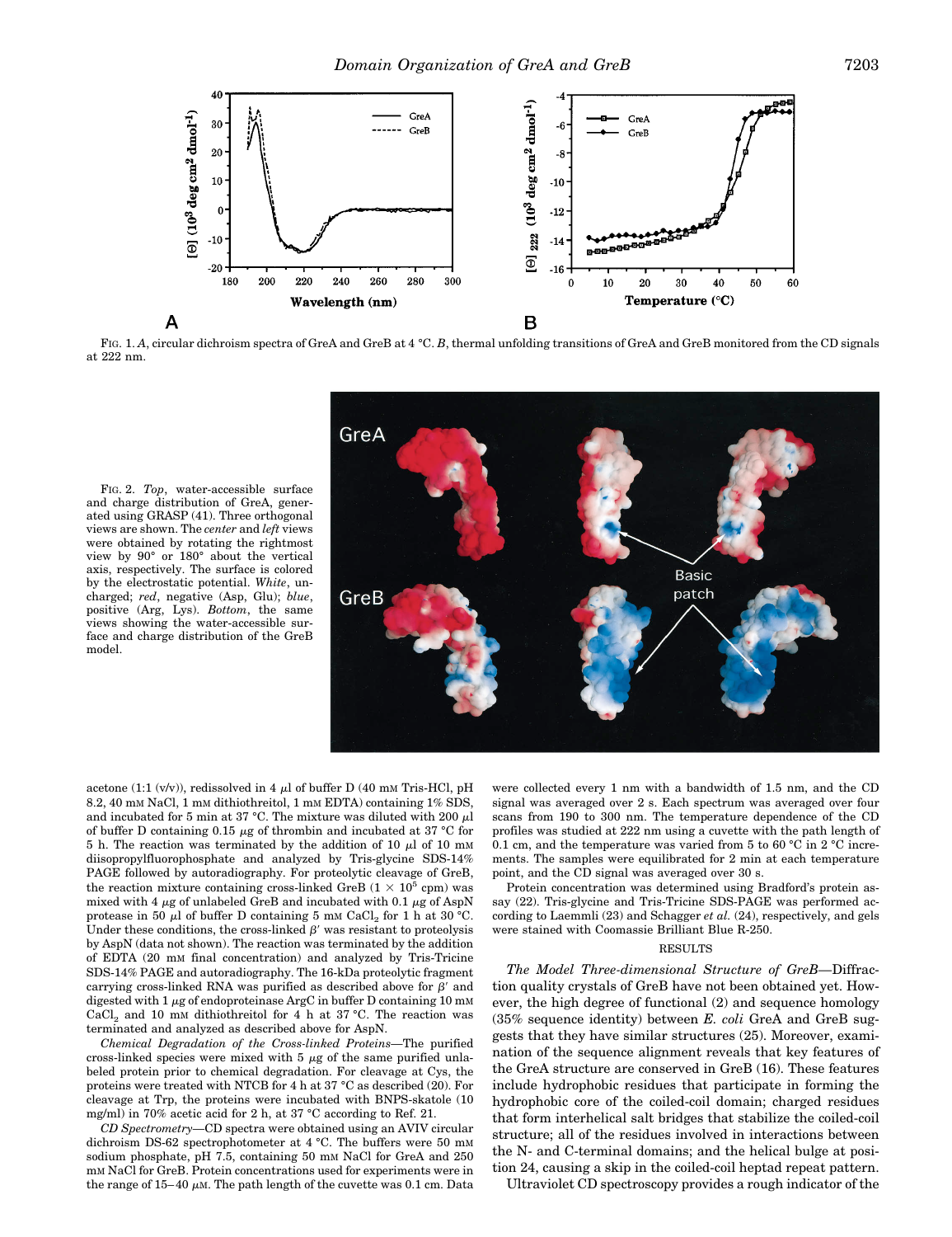

FIG. 3. A, generation of TECs with 3'-terminal 8-N<sub>3</sub>AMP probe on a ribosomal  $rrnB$  P1 DNA. An autoradiograph of the urea-23% PAGE shows RNA chain extension of the initial radiolabeled 6C-TEC (~10 fmol) (*lane 1*) after incubation with UTP (7U-TEC, *lane 2*), UTP plus GTP (8G-TEC, *lane 3*), UTP, GTP, and ATP (9A-TEC, *lane 4*), and UTP, GTP, and 8-N3ATP (9A\*-TEC, *lane 5*). *B*, RNA-protein photocross-linking. *Lanes 1*, *2*, and 3, Coomassie staining after SDS-14% PAGE of the purified WT RNAP holoenzyme (3  $\mu$ g), GreA (2  $\mu$ g), and GreB (2  $\mu$ g), respectively. *Lanes 4-6*, autoradiograph after SDS-PAGE of 9A\*-TEC (;0.5 *pmol*) UV-irradiated in the absence (*lane 6*) and the presence of 0.5 <sup>m</sup>g of GreB (*lane 4*) or 2 <sup>m</sup>g of GreA (*lane 5*). *C*, control experiments using WT RNAP (*lanes 3–5*) and bins-RNAP (*lanes 6 – 8*). *Lanes 1* and *2*, Coomassie staining after SDS-4% PAGE of the purified WT RNAP (2  $\mu$ g), and  $\beta_{ins}$ -RNAP (3  $\mu$ g), respectively. *Lanes* 3–8, autoradiograph after SDS-4% PAGE of the cross-linking reactions performed with  $9A^*TEC \sim 0.5$  pmol) in the absence (*lanes 5* and *8*) and in the presence of 2  $\mu$ g of GreA (*lanes 4* and *7*) or 0.5 <sup>m</sup>g of GreB (*lanes 3* and *6*).

secondary structure of globular proteins. The measured CD spectra of GreA and GreB are nearly identical (Fig. 1*A*). The minima at 208 and 222 nm are indicative of helical secondary structure (26), as expected from the GreA structure. The  $[\phi]_{222}$ /  $[\phi]_{208}$  ratio has previously been used to assess the number of helical strands within a molecule (27). A value for  $[\phi]_{222}/[\phi]_{208}$ of about 0.8 is associated with single-stranded  $\alpha$ -helix, whereas a value of about 1.0 or more is suggestive of a two-stranded coiled-coil. The value of  $[\phi]_{222}/[\phi]_{208}$  for GreA and GreB (1.3 for both) is suggestive of double-stranded coiled-coils, as observed in the GreA x-ray crystal structure. In addition, the CD signals at 222 nm were monitored as a function of temperature to investigate the thermal unfolding of the proteins (Fig. 1*B*). Both proteins behave similarly, with cooperative thermal unfolding transitions at about 46 and 43 °C for GreA and GreB, respectively.

Taken together, these observations strongly support the conclusion that the structure of GreB is very similar to that of GreA. A three-dimensional model of GreB was calculated using comparative protein modeling by satisfaction of spatial restraints as implemented in the program MODELLER<sup>2</sup>  $(28)$ . First, the relatively high sequence similarity between GreA and GreB resulted in reliable alignment with only one single residue deletion. Second, the alignment was used to derive many distance and dihedral angle restraints on the GreB sequence. Finally, the GreB model was calculated by minimizing the violations of these restraints. The main chain atoms of the model are generally within 0.4 Å of the equivalent GreA atoms. Assuming that the relative orientation of the coiled-coil and the globular domain is conserved, the main chain root mean square error in the model is expected to be approximately 1.5 Å, and about 70% of the side chain rotamers are expected to be modeled correctly (29).

The most striking result from the homology model of the GreB structure is revealed by examining the charge distribution around the water-accessible surface (Fig. 2). As noted earlier (16), the charge distribution around the surface of GreA exhibits a remarkable asymmetry. One face of the molecule is strongly acidic (Fig. 2, *top left*), whereas the opposite face is neutral except for a small basic region formed by  $Arg^{52}$  and Arg37. The asymmetry in the GreB charge distribution is even more dramatic. As with GreA, one face of GreB is acidic (Fig. 2, *bottom left*); however, the opposite face is strongly basic and



FIG. 4. **Mapping of the cross-linking site in GreB.** *A*, an autoradiograph of SDS-12% PAGE shows the initial cross-linked GreB (*lane 2*) and the cleavage product generated by AspN (*lane 1*). *B*, an autoradiograph of Tris-Tricine SDS-16% PAGE shows the purified 16-kDa fragment (*lane 1*) and the products of its chemical degradation by NTCB (*lane 2*). *C*, an autoradiograph of Tris-Tricine gradient (10 –20%) SDS-PAGE shows the initial 16-kDa fragment (*lane 1*), the products of chemical degradation by BNPS-skatole (*lane 2*), and enzymatic digestion by ArgC (*lane 3*). The positions and the molecular masses (kDa) of prestained markers are indicated on the *right* in all autoradiographs. *D*, schematic illustration of the mapping procedure. The *bar* at the *top* represents 158-amino acid-long GreB polypeptide. Three successive steps of enzymatic and chemical degradation of the cross-linked GreB corresponding to the experimental data of *A*, *B*, and *C* are shown schematized *below*. The Asp, Cys, and Arg cleavage sites of GreB are indicated by *arrows*. The *numbers above* the *arrows* designate cleavages that separate fragments carrying cross-linked radioactive adduct (*black areas*).

has a much larger basic patch than GreA. These structural features may be related to the different functional properties of the two factors.

*Cross-linking of RNA 3*9 *Terminus to GreA, GreB, and RNAP in*

<sup>2</sup> MODELLER is available on the Internet by anonymous ftp from guitar.rockefeller.edu and also as part of QUANTA and INSIGHTII (MSI, San Diego, CA; E-mail address, blp@msi.com).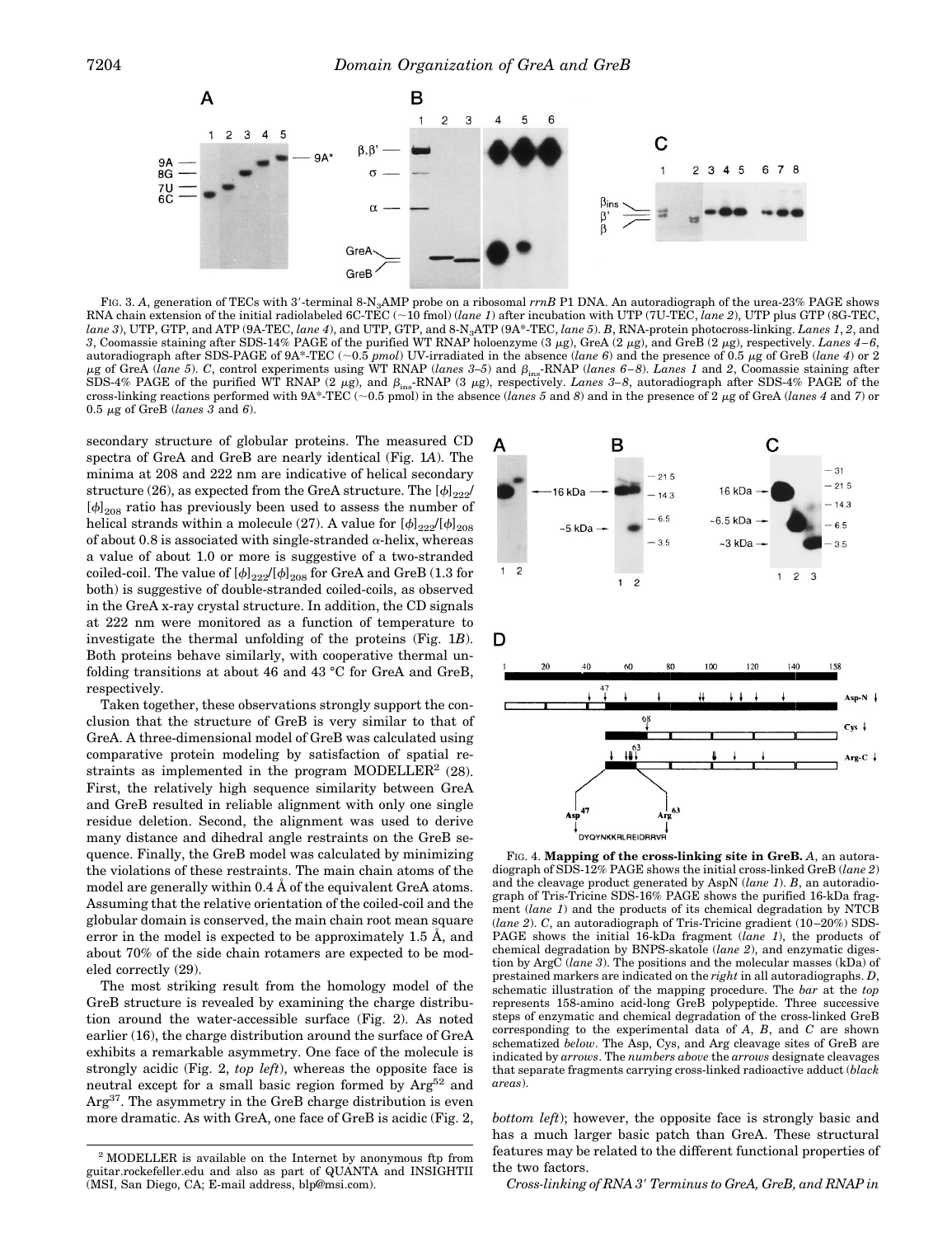FIG. 5. **Mapping of the cross-linking** site in  $\beta'$ . *A*, an autoradiograph of a gradient (4 –20%) SDS-PAGE shows the time course of enzymatic cleavage of the initial cross-linked  $\beta'$  by thrombin for 15, 40, 120, and 300 min. (*lanes 1*, *2*, *3*, and *4*, respectively). *B*, an autoradiograph of Tris-Tricine gradient (10 –20%) SDS-PAGE shows the initial purified 19- and 20-kDa fragments (*lane 1*) and the products of chemical degradation by BNPSskatole (*lane 2*). *C*, an autoradiograph after SDS-PAGE (same as in *B*) shows the initial cross-linked  $\beta'$  (*lane 1*) and the products of chemical degradation by NTCB (*lane 2*). *D*, schematic presentation of the mapping procedure (for explanation, see Fig. 4*D*). The *bar* at the *top* represents 1407-amino acid-long  $\beta'$  polypeptide, with *lettered boxes* symbolizing highly conserved regions (42). The Arg-Gly, Cys, and Trp cleavage sites that follow from the sequence of  $\beta'$  are indicated by *arrows*.



*TECs—*To investigate the orientation of GreA and GreB relative to RNA in the TECs we employed RNA-protein cross-linking using a photoreactive analog of AMP  $(8-N_3-AMP)$  incorporated into the 3' terminus of radioactively labeled nascent RNA. On the ribosomal *rrnB* P1 promoter (starting sequence: CACCACUGA-CACGG . . . ) in the presence of the dinucleotide CpA, ATP, and  $[\alpha^{-32}P]$ CTP, RNA polymerase forms a stable TEC carrying the hexameric transcript CpA**p**C**p**CpA**p**C (6C) (30). The 6C-TEC was purified by gel filtration (Fig. 3*A*, *lane 1*) and used for stepwise extension of the transcript to 7U, 8G, and 9A (*lanes 2*, *3*, and *4*, respectively). The addition of a mixture of UTP, GTP, and  $8-N<sub>3</sub>$ -ATP to radiolabeled 6C-TEC led to the formation of 9A\*-TEC carrying transcript CpA**p**C**p**CpA**p**CpUpGpA\* (*lane 5*) with photoactive azido probe at the RNA 3' end.

In the absence of Gre proteins, irradiation of the 9A\*-TEC generated a single radioactive band visible on an autoradiograph of SDS-PAGE (Fig. 3*B*, *lane 6*), which corresponds to the cross-linked  $\beta'$ -subunit of RNAP. A control experiment was performed with a mutant RNAP carrying a 127-residue insertion in a nonessential region of the  $\beta$ -polypeptide ( $\beta_{ins}$ ) (31). The  $\beta_{ins}$ -subunit migrates in SDS-PAGE much slower than the WT  $\beta$  (32) (Fig. 3*C*, *lanes 1* and 2). However, cross-linking experiments conducted with both WT and  $\beta_{ins}RNAP$  produced a single radioactive band of the same mobility (*lanes 5* and *8*, respectively), eliminating  $\beta$  as the possible cross-linked species. The conclusion that the 3' end of RNA cross-links to  $\beta'$  is in agreement with our earlier result obtained for the 22A\*-TEC formed on T7AI promoter (19).

The addition of GreB to the 9A\*-TEC followed by UV-irradiation resulted in a 3-fold decrease of  $\beta'$  cross-linking and the appearance of a second radioactive band, which migrates slightly above GreB with an apparent molecular mass of 19 kDa (Fig. 3*B*, *lane 4*). The yield of GreB cross-linking was approximately 18% of the initial 9A\*-TEC. Under the same conditions, GreA cross-linked with the yield of about 5% and did not cause decrease in the cross-linking of  $\beta'$  (Fig. 3*B*, *lane*  *5*). Fig. 3*C* demonstrates that neither GreA (*lanes 4* and *7*) nor GreB (*lanes* 3 and 6) induced the cross-linking of the  $\beta$ -subunit. The cross-linked sites on GreB and  $\beta'$  were mapped by specific chemical and enzymatic degradation as shown in Figs. 4 and 5.

*Mapping of the RNA-cross-linking Site in GreB—*First, the cross-linked GreB was subjected to limited proteolysis with endoproteinase AspN, which specifically hydrolyzes peptide bonds at the N-terminal side of Asp (33). Under nondenaturing conditions, this enzyme quantitatively cleaves free GreB only at Asp<sup>47</sup> generating two polypeptide fragments, Met<sup>1</sup>-Ala<sup>46</sup> and  $Asp^{47}-Pro^{158}$ , as revealed by N-terminal amino acid sequencing (data not shown). The reaction yielded a radioactive product with an apparent molecular mass of 16 kDa (Fig. 4*A*, *lane 1*), which is the expected mass of the C-terminal fragment  $\text{Asp}^{47}$ –Pro<sup>158</sup> plus the RNA probe. Next, the 16-kDa fragment was chemically cleaved at Cys residues by NTCB (20). Since GreB contains only one Cys at position 68, the only expected cleavage products are the 2.5-kDa N-terminal and 10.5-kDa C-terminal fragments. Two radioactive bands were detected by autoradiography after SDS-PAGE analysis: the uncleaved GreB and a peptide with an apparent molecular mass of  $\sim 5.0$ kDa (Fig. 4*B*, *lane 2*), which we interpreted as the N-terminal fragment carrying an additional mass of 2.5 kDa contributed by the cross-linked 9A-RNA. These results map the cross-link within the fragment  $Asp^{47}-Lys^{67}$ . This conclusion was confirmed by a chemical cleavage of the 16-kDa proteolytic fragment at Trp residues with BNPS-skatole (21). This cleavage resulted in a single radioactive product with an apparent mass of  $\sim$  6.5 kDa (Fig. 4*C*, *lane 2*), which could only correspond to  $\text{Asp}^{47}$ –Trp<sup>91</sup>. For further mapping, the 16-kDa fragment was digested by endoproteinase ArgC, which specifically cleaves peptide bonds at the C-proximal side of Arg (34). The major radioactive product observed near the 3.5-kDa marker (Fig. 4*C*, *lane* 3) corresponds to  $Asp^{47}-Arg^{63}$  or shorter fragments within. These results localize the site of the photocross-link to the 17-amino acid-long Arg-rich segment between  $\text{Asp}^{47}$  and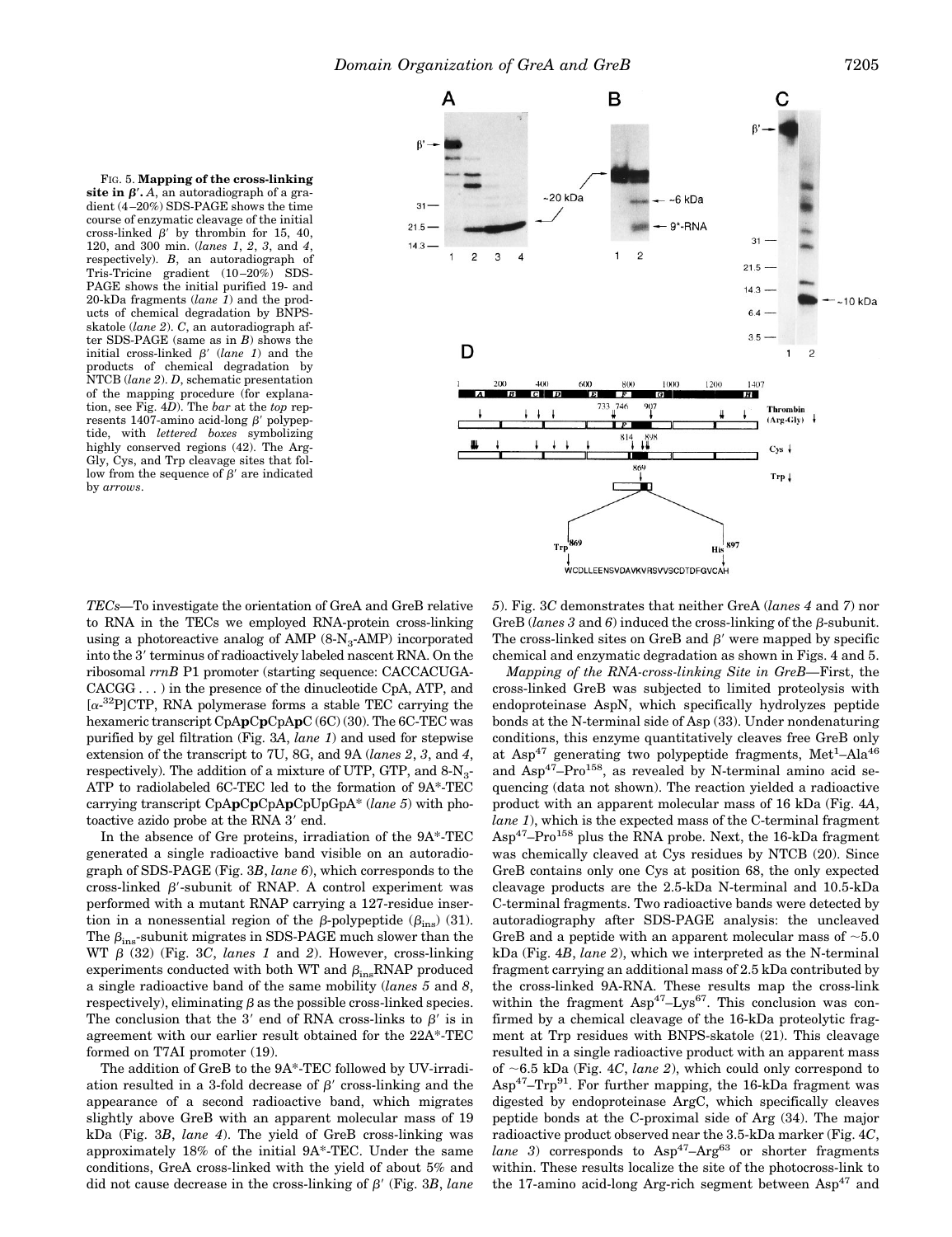

FIG. 6. Cleavage activities of His<sub>6</sub>-tagged WT and hybrid Gre factors toward 7U- and 9A-TECs. Specific activities are expressed as relative units/ $\mu$ g of Gre protein. The type of activity and the values of cleavage activity were determined after PAGE analysis of the transcription reactions performed as described under ''Experimental Procedures'' and in Ref. 18. Each value represents the average of at least three experiments.

 $Arg<sup>63</sup>$ , which coincides with the location of the large basic patch of GreB.

In our previous paper (16), we described the localization of the cross-linked site on GreA in  $9A^*$  TEC between  $Asp^{41}$  and  $Phe^{57}$ . Thus, the cross-linking of the RNA 3' terminus to both Gre factors occurs within an overlapping 22-amino acid-long fragment between positions 41 and 63, suggesting that this region is responsible for the interactions with the nascent RNA 3' terminus.

*Mapping of the RNA-cross-linking Site in the*  $\beta$ *-subunit of RNAP*—For localization of the cross-link in  $\beta'$ , the initial radioactive material was isolated from SDS gel and subjected to exhaustive degradation by thrombin. This enzyme recognizes the consensus sequence Leu-Val-Pro-Arg-Gly-Ser. However, it is also highly specific for the sequence Arg-Gly and cleaves peptide bonds at the C-proximal side of Arg (35). After a prolonged incubation in the presence of SDS, the reaction yielded a single prominent radioactive band visible on an autoradiogram after SDS-PAGE (Fig. 5*A*, *lanes 1– 4*) with apparent molecular mass of  $\sim$ 20 kDa. Further analysis of the isolated 20-kDa fragment by Tris-Tricine SDS-PAGE revealed two closely migrating bands with masses of  $\sim$ 20 and  $\sim$ 19 kDa (Fig. 5*B*, *lane 1*). Taking into account the additional mass of RNA these could only correspond to fragments  $\text{Gly}^{733}$ -Arg<sup>907</sup> and  $\text{Glv}^{746}\text{--}\text{Arg}^{907}$ . Next, the mixture of the two  $\text{Gly}-\text{Arg}$  fragments was subjected to chemical cleavage at Trp residues by BNPSskatole. The reaction yielded two radioactive cleavage products: a band corresponding to the detached RNA and a band with a mass of  $\sim$ 6 kDa (Fig. 5*B*, *lane 2*), which we interpreted as the C-terminal fragment  $\text{Trp}^{869} - \text{Arg}^{907}$ . Finally, the initial cross-linked  $\beta'$  was chemically cleaved at Cys residues by NTCB. The major radioactive product with a mass of  $\sim 10$  kDa, representing about 70% of the total radioactivity (Fig. 5*C*, *lane 2*) was observed, which was also the smallest fragment visible on the autoradiograph. According to the distribution of Cys residues in  $\beta'$  (see Fig. 5*D*), the 10-kDa product corresponds to

a fragment flanked by  $Cys^{814}$  and  $Cys^{898}$ . The other radioactive bands above the 10-kDa product visible on the autoradiograph presumably correspond to the products of incomplete digestion, since the yield of cleavage reactions with NTCB may vary from 90 to 30% (20), depending on the susceptibility of Cys residues. However, the possibility of minor cross-linking sites (representing less than 10% of the total radioactivity in cross-linked  $\beta'$ ) outside of the localized  $\text{Cys}^{814}$ – $\text{Cys}^{898}$  fragment cannot be excluded. Thus, the major cross-link site is mapped to the 29 amino acid-long segment between  $\text{Trp}^{869}$  and  $\text{Cys}^{898}$ . This segment is located near the conserved "region  $G$ " of  $\beta'$ , where we have previously mapped the cross-link site for the RNA 3' terminus in the 22A\*-TEC formed on a T7A1 DNA (19).

Since the azido probe is directly attached to the adenine at the RNA 3' end and has a reactivity radius of less than  $5 \text{ Å}$ , the simultaneous cross-linking of  $\beta'$  and Gre proteins strongly suggests that they are situated in close proximity to each other.

*Swapping of Gre Domains in GreA/GreB Hybrids—*To delineate functional domains in Gre proteins, we constructed a set of chimeric GreA/GreB molecules carrying the N-terminal fragment of one Gre protein fused to the C-terminal fragment of the other. Each GreA/GreB hybrid carried six His residues at the C terminus in order to facilitate their purification. His-tagged GreA, GreB, and GreA/GreB hybrids (purified as described under "Experimental Procedures") were compared in their ability to activate the transcript cleavage reaction in TECs formed on a ribosomal *E. coli rrnB* P1 DNA fragment (2, 18).

The transcript cleavage assays used in these experiments are based on two properties of Gre proteins: first, the "catalytic" nature of their activity and, second, the type specificity of their respective activities. Gre proteins are able to induce complete transcript cleavage in TECs in substoichiometric amounts even when they are present at a Gre/TEC molar ratio of 0.01:1 (1). This catalytic property of Gre factors enables us to quantitate their specific activity in enzymological terms. Thus, in quantitative assays, one unit of cleavage activity is defined as the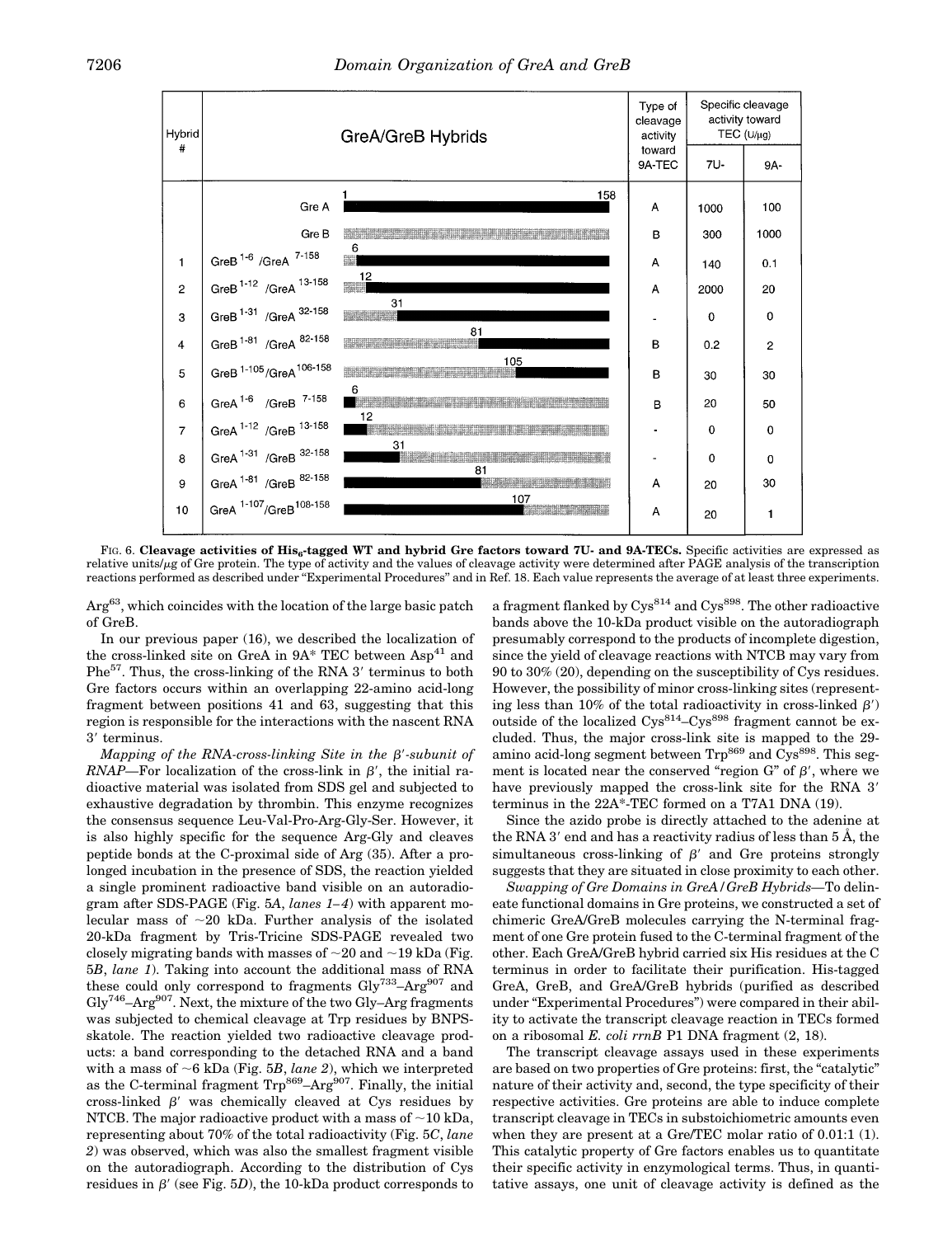

1 2 3 4 5 6 7 8 9

FIG. 7. In vitro transcription activities of His<sub>6</sub>-tagged WT and hybrid Gre factors.  $A$ ,  $B$ , and  $C$  are the autoradiographs after urea-23% PAGE. A, transcript cleavage of 9A-TEC. The starting 9A-TEC ( $\sim$ 1 nM) carrying radiolabeled nonamer CpApCpCpApCpUpGpA (*lane 1*) was incubated in transcription buffer (buffer C containing 10 mM MgCl2) for 10 min at 37 °C alone (*lane 2*) or in the presence of GreA (*lane 3*), GreB (*lane 4*) and GreA/GreB hybrids (*lanes 5–12*). The *asterisk* symbolizes radioactive phosphates. *B*, read-through assay. The starting 6C-TEC ( $\sim$ 4 nM) carrying radiolabeled hexamer CpApCpCpApCpUpGpA (*lane 1*) was incubated with 30  $\mu$ M NTPs in transcription buffer for 10 min at 37 °C alone  $(lane 2)$ , or in the presence of 5  $\mu$ g/ml GreA (*lane 3*), 1  $\mu$ g/ml GreB (*lane 4*), and 200  $\mu$ g/ml hybrids 4, 10, 9, and 5 (*lanes 5*, 6, 7, and 8, respectively). *C*, antiarrest assay. Approximately 2 nM of arrested TECs (see Fig. 7*B*) were purified by gel filtration (*lane 2*) and incubated for 15 min at 37 °C in transcription buffer alone (*lane 3*) or in the presence of 5 µg/ml GreB (*lane 4*), 200 µg/ml GreA (*lane 5*), and 300 mg/ml hybrids 4, 10, 9, and 5 (*lanes 6*, *7*, *8*, and *9*, respectively).

amount of Gre protein required for the hydrolysis of 50% of the RNA in 7U- or 9A-TECs under standard reaction conditions (18). The specific cleavage activity is expressed as units/ $\mu$ g of Gre protein. In 9A-TEC carrying the radiolabeled transcript CpApCpCpApCpU**p**GpA, GreA stimulates cleavage and release of dinucleotides **p**GpA and pCpU (type A cleavage activity), whereas GreB induces the cleavage of the tetranucleotide pCpU**p**GpA (type B cleavage activity) (2). Thus, in the qualitative assay performed on the 9A-TEC, the type of products generated define the GreA- or GreB-type activity. The results obtained from comparative analyses of hybrid and WT Gre

proteins using these criteria are summarized in Fig. 6.

For hybrids 1 and 6, in which only the first six N-terminal residues were exchanged, the type of cleavage activity was determined by the C-terminal part of the resulting polypeptide. Thus, hybrid 1 retained the GreA-type activity, while hybrid 6 retained the GreB-type activity. Both hybrids exhibited decreased cleavage activity toward 7U- and 9A-TECs compared with the corresponding WT Gre factors. The extent of the decrease varied from 7- to 1000-fold, depending on the combination of N- and C-terminal fragments and the type of TECs. Hybrid 1 and GreA displayed, for example,  $140$  and  $1000$  units/ $\mu$ g cleavage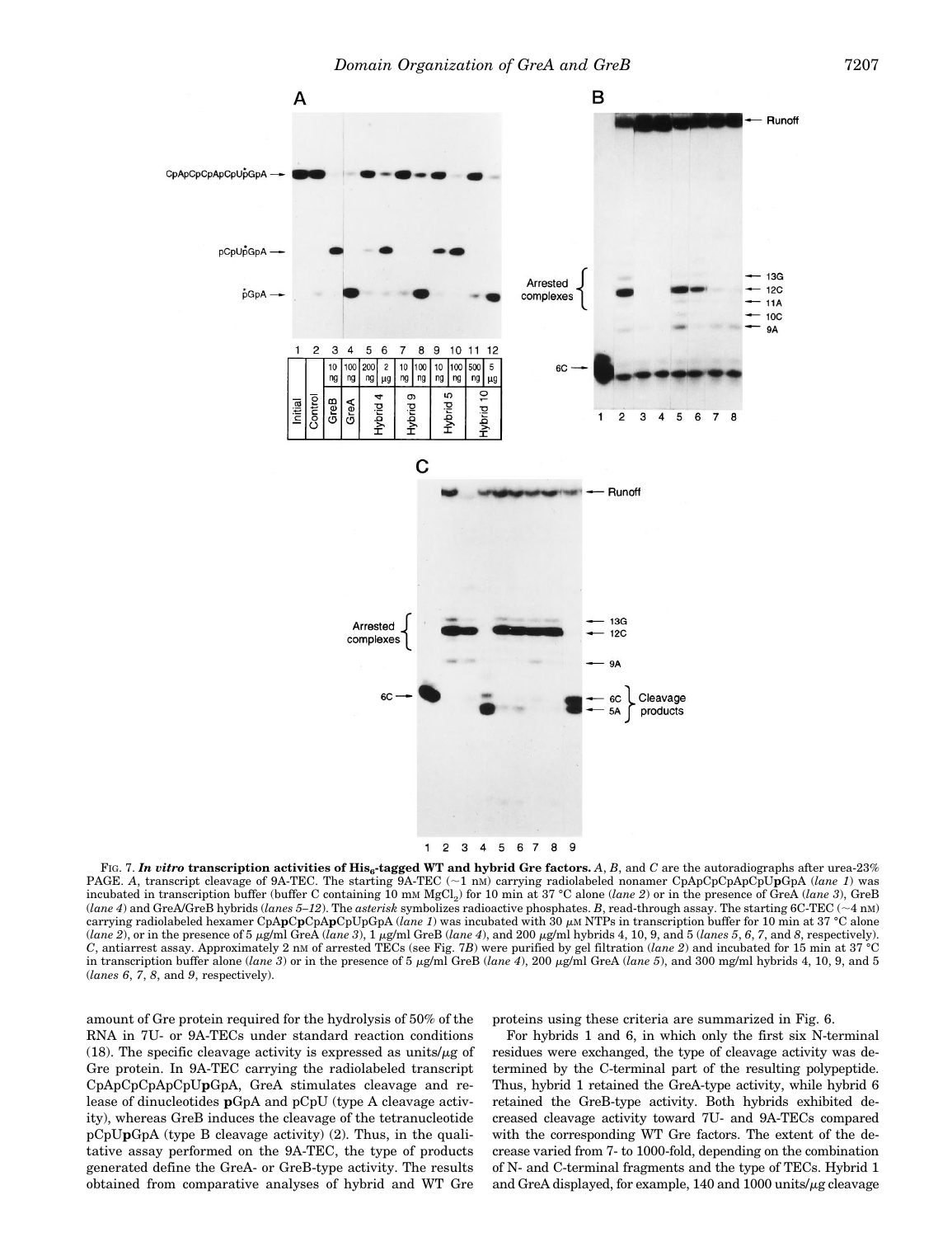

FIG. 8. **Binding affinities of His<sub>6</sub>-tagged WT and hybrid Gre factors toward RNAP.** *Bottom*, an autoradiograph after urea-23% PAGE shows the formation of radiolabeled 6C-TEC by RNAP in free solution in the presence of GreA (*lane 1*) or GreB (*lane 2*), by RNAP adsorbed on Ni<sup>2+</sup>-NTA-agarose matrix (*lane 3*), and by RNAP adsorbed on immobilized WT GreA, GreB, and hybrids 4, 5, 9, and 10 (*lanes 4*, *7*, *5*, *6*, *8*, and *9*, respectively) (see "Experimental Procedures" for details). *Top*, graphic presentation of the data obtained after quantification of the gel shown at the *bottom* by PhosphorImager. Each *bar* corresponds to the amount of radioactive 6C transcript generated by RNAP adsorbed on immobilized factors.

activity toward 7U-TEC, or 0.1 and 100 units/ $\mu$ g toward 9A-TEC, respectively. Hybrid 6 and GreB displayed 20 and 300 units/ $\mu$ g activity toward 7U-TEC or 50 and 1000 units/ $\mu$ g toward 9A-TEC, respectively. Thus, the changes within the short N-terminal segment of GreA and GreB affected the specific activity (units/ $\mu$ g) of these proteins and their selectivity toward TECs but did not affect the type of cleavage reaction.

Increasing the N-terminal portion of GreB in GreA to 12 residues (hybrid 2) restored the original cleavage activity of GreA. However, similar substitution in GreB (hybrid 7) led to a total loss of cleavage activity toward both TECs. Apparently, this effect was due to incorrect protein folding, since hybrid 7, when expressed in *E. coli*, was found in the inclusion bodies, less than 1% of which was recovered in soluble form after renaturation from 7 M guanidine HCl. The same results were obtained when the first 12 N-terminal residues in GreA and GreB were deleted (data not shown). According to the threedimensional structure of GreA and GreB, four nonconserved residues at positions 4, 5, 8, and 9 and conserved  $\text{Thr}^6$  are buried inside the Gre molecule and, presumably, participate in forming the hydrophobic core of the N-terminal coiled-coil domain (16). Our results together with crystallographic data suggest that the N-terminal 12 residues form an essential structural element for initiating the proper folding of the coiled-coil domain of Gre molecules.

The exchange between GreA and GreB of the N-terminal 31 residues (hybrids 3 and 8) as well as 44 residues (data not shown) yielded insoluble proteins that refolded poorly and displayed no detectable cleavage activity. The N-terminal residues

1–44 comprise the first  $\alpha$ -helix of the coiled-coil domain, and most of the residues in this region that are critical for the formation of correct coiled-coil structure are highly conserved in both Gre molecules (2, 16). The only exceptions are those that comprise two of the four interhelical bonds that stabilize the overall structure of N-terminal domain: salt bridge  $Lys^{22}$ -Glu<sup>66</sup> and hydrogen bond  $\text{Arg}^{25}$ – $\text{Asn}^{54}$  in GreA and salt bridge  $Glu^{25}-Arg^{54}$  and hydrophobic bond  $Trp^{22}-Val^{62}$  in  $GreB$  (2, 16). Presumably, the disruption of these two interhelical bonds in GreA/GreB hybrids led to destabilization of coiled-coil structure and resulted in proteins that failed to assume their native conformation.

*The Type of Gre-specific Cleavage Activity Is Determined by the N-terminal Domain—*Exchanging the N-terminal 81 residues of GreA with the corresponding residues of GreB (hybrid 4) resulted in the switch of cleavage activity from type A to type B (Fig. 6, *hybrid 4*; Fig. 7*A*, *lanes 5* and *6*). The specific transcript cleavage activity of hybrid 4 toward 7U- and 9A-TECs decreased 1500- and 500-fold, respectively, in comparison with GreB. (Because the cleavage activity of hybrid 4 switched to type B, its specific activity can only be compared with GreB.) Similarly, the hybrid 9 displayed type A cleavage activity (Fig. 6, hybrid 9; Fig. 7*A*, *lanes 7* and *8*); however, the specific activity of this hybrid toward 7U- and 9A-TECs decreased only moderately (50- and 3-fold, respectively) compared with GreA. Hybrids 5 (Fig. 7*A*, *lanes 9* and *10*) and 10 (Fig. 7*A*, *lanes 11* and *12*) displayed the same types of cleavage activity as hybrids 4 and 9, respectively. However, the specific cleavage activity of hybrid 5 showed substantial improvement over that of hybrid 4, whereas the activity of hybrid 10 toward 9A-TEC was lower than that of hybrid 9 (Fig. 6). These data demonstrate that the N-terminal coiled-coil domain of Gre protein dictates the type of cleavage activity characteristic for each factor. These results also suggest that the C-terminal globular domain does not affect the type of cleavage reaction but is required for full transcript cleavage activity toward TECs.

*The Antiarrest Activity of Gre Factors Is Determined by Their N-terminal Coiled-coil Domain—*The hybrids 4, 5, 9, and 10 were further compared with the WT factors for their ability to suppress the formation of arrested TECs during transcription elongation on a ribosomal *rrnB* P1 promoter (read-through assay) and to induce the transcript cleavage in preformed arrested TECs (antiarrest assay) (2, 18).

For the read-through assay (Fig. 7*B*), the radiolabeled 6C-TEC (Fig. 7*B*, *lane 1*) was incubated with four NTPs alone or in the presence of GreA, GreB, or hybrid proteins. In the absence of Gre factors, about 50% of the TEC was arrested at positions 112 and 113 (*lane 2*). The addition of GreA, GreB, or hybrids 5 and 9 to the initial 6C-TEC, prior to the addition of NTPs, reduced the formation of arrested TECs and increased the total amount of the full-length run-off transcription product (*lanes 3*, *4*, *7*, and *8*, respectively). The hybrids 4 and 10 had little or no effect on the formation of arrested TECs (*lanes 5* and *6*, respectively).

For the antiarrest assay (Fig. 7*C*), the arrested 12C- and 13G-TECs obtained by chasing the initial 6C-TEC with four NTPs were further purified by gel filtration (*lane 2*), and then were exposed to either hybrid or WT factors. Of all the proteins tested, only GreB and hybrid 5 induced the cleavage of arrested TECs (*lanes 4* and *9*, respectively), yielding TECs carrying 5A and 6C transcripts that could be converted into full-length run-off products upon the addition of NTPs (data not shown). Under the same conditions, GreA and hybrids 9, 10, and 4 did not cleave any arrested TECs (*lanes 5*, *6*, *7*, and *8*, respectively). The fact that GreA was inactive toward arrested 12C- and 13G-TECs is consistent with our earlier observation that, in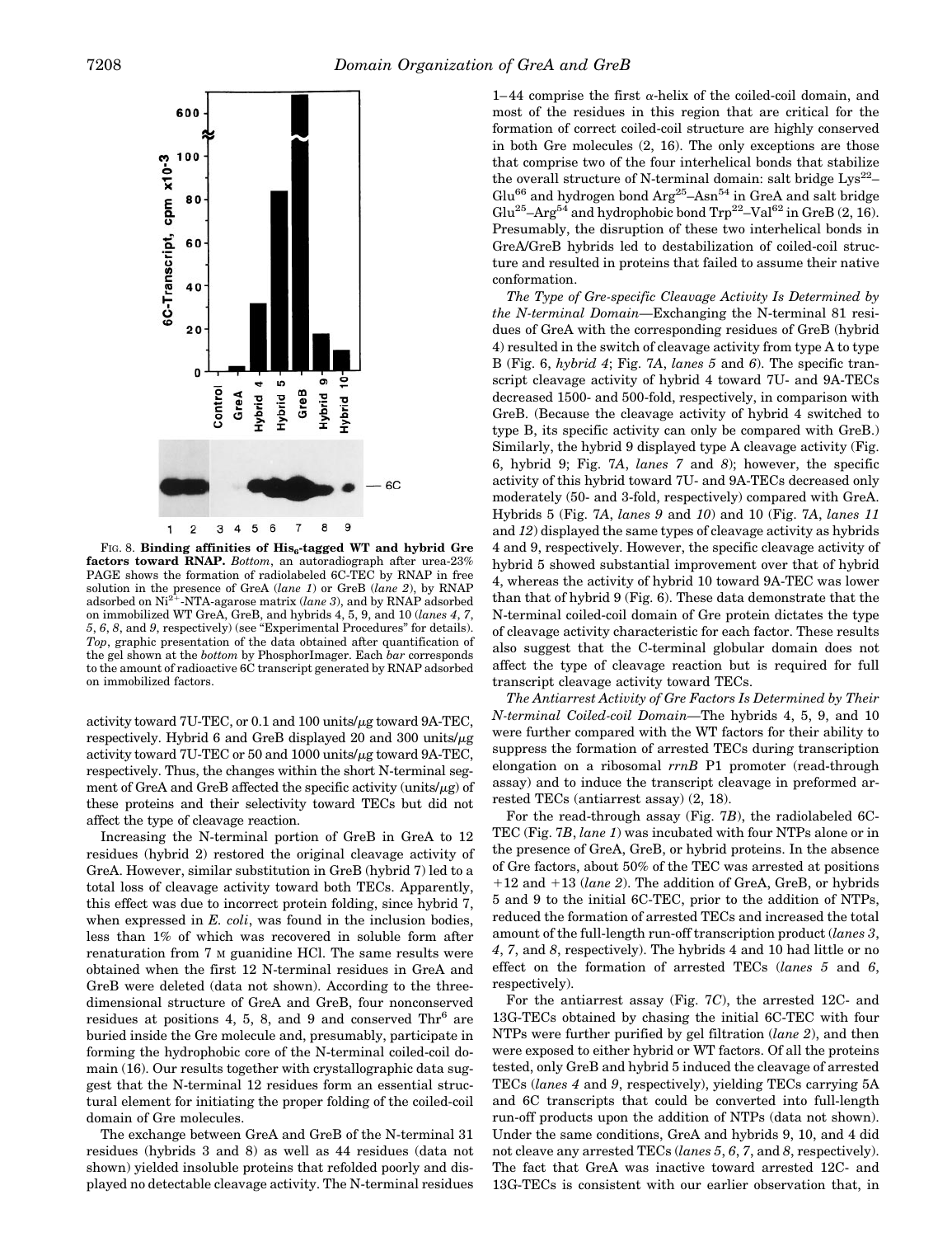

C-Terminal Domain

FIG. 9. Sequence alignment of Gre proteins from five different organisms (see "Discussion" for details) and schematic illustration **of** *E. coli* **GreA structural features.** The *numbering above* the *sequences* is with reference to *E. coli* GreA. The sequences, *underlined* in *red*, denote the fragments of *E. coli* GreA and GreB, containing the cross-link with RNA 3' terminus. *Below* are shown the following features of the *E*. *coli* GreA structure: positions within the coiled-coil heptad repeat pattern (*CC*); secondary structure (*SS*) ( $\beta$ -strand (*B*),  $\alpha$ -helix (*H*), 3/10 helix (3)); and labels for the elements of secondary structure. The *color shading* represents the following: amino acid identities (*gray*); generally conserved hydrophobic residues occupying *a* and *d* positions of the coiled-coil heptad repeat and positions 6 and 72 (*yellow*); residues that participate in interhelical and interdomain interactions (*magenta*); conserved residues at positions 37 and 52 forming small basic patch of GreA (*green*); residues forming large basic patch of GreB (*blue*).

contrast to GreB, GreA can act only before the arrest took place and not after the fact (2).

Thus, the functional activity of GreA/GreB hybrids in the read-through and the antiarrest assays was determined by their N-terminal domain and correlated with their specific transcript cleavage activity on 9A-TEC (see Figs. 6 and 7*A*). Indeed, hybrid 9 carrying the coiled-coil domain of GreA and globular domain of GreB acted as GreA displaying only the read-through activity, and hybrid 5 composed of the coiled-coil domain of GreB and two-thirds of the globular domain of GreA behaved as GreB, exhibiting both the read-through and the antiarrest activities. At the same time, hybrids 4 and 10 were inactive in both assays apparently due to their low specific transcript cleavage activity (see Fig. 6).

*Both the Coiled-coil and the Globular Domains Contribute to Specific Binding of Gre Factors to RNAP—*The functional roles of Gre domains were further explored by comparing the binding affinities of GreA/GreB hybrids and WT Gre proteins with RNAP. The addition of six His residues to the C terminus of Gre proteins does not alter the binding properties of GreB but causes a  $\sim$ 10-fold decrease in the binding affinity of GreA (10). When Gre factors are immobilized on  $Ni<sup>2+</sup> - NTA$ -agarose through His tags, they are still able to bind RNAP from solution in accordance with their binding affinities. Moreover, RNAP molecules bound to immobilized Gre factors are able to form a stable 6C-TEC on *rrnB* P1 promoter, and neither GreA nor GreB affects the formation and the stability of 6C-TEC.<sup>3</sup>

Therefore, the amount of 6C transcript generated by RNAP on the beads is proportional to the amount of RNAP molecules adsorbed to immobilized Gre proteins.

To assess the contribution of each Gre domain to the binding of Gre molecules to RNAP,  $Ni^{2+}$ -NTA-agarose beads carrying WT or hybrid factors were incubated with RNAP holoenzyme at a molar ratio of 10:1 in the presence of BSA as a carrier protein. After removal of free RNAP, the immobilized Gre·RNAP complex was incubated with *rrnB* P1 DNA, CpA, ATP, and [a-32P]CTP to allow the formation of 6C-TEC. The free NTPs were removed, and the radioactivity in 6C-TEC formed on the beads was quantified following urea-PAGE analysis (Fig. 8). According to this semiquantitative assay, the radioactivity of 6C transcript associated with immobilized GreB was  $\sim$ 300 times higher than that of GreA (*lanes 7* and *4*, respectively). In solution, the amount of 6C-TEC formed was the same in the presence of GreA and GreB (Fig. 8, *lanes 1* and *2*, respectively), indicating that the low recovery of 6C transcript from immobilized GreA (*lane 4*) was due to a low amount of RNAP bound to GreA. These results are in good agreement with our earlier observation that the apparent  $K_d$  values for GreB·RNAP and GreA·RNAP complexes differ by approximately 2 orders of magnitude (10). When  $Ni^{2+}$ -NTA-agarose was used for the assay without immobilized Gre factors, no radioactive 6C transcript was detected (*lane 3*). In comparison with GreA, hybrids 4, 5, 9, and 10 displayed a 15-, 50-, 8-, and 4-fold increase in the apparent binding affinity toward RNAP (Fig. 8, *lanes 5*, *6*, *8*, and *9*, respectively), although none of them reached the binding <sup>3</sup> S. Borukhov, unpublished observation.  $\bullet$  **setupned in the efficiency of GreB.** Both hybrids 5 and 9, carrying, respectively,